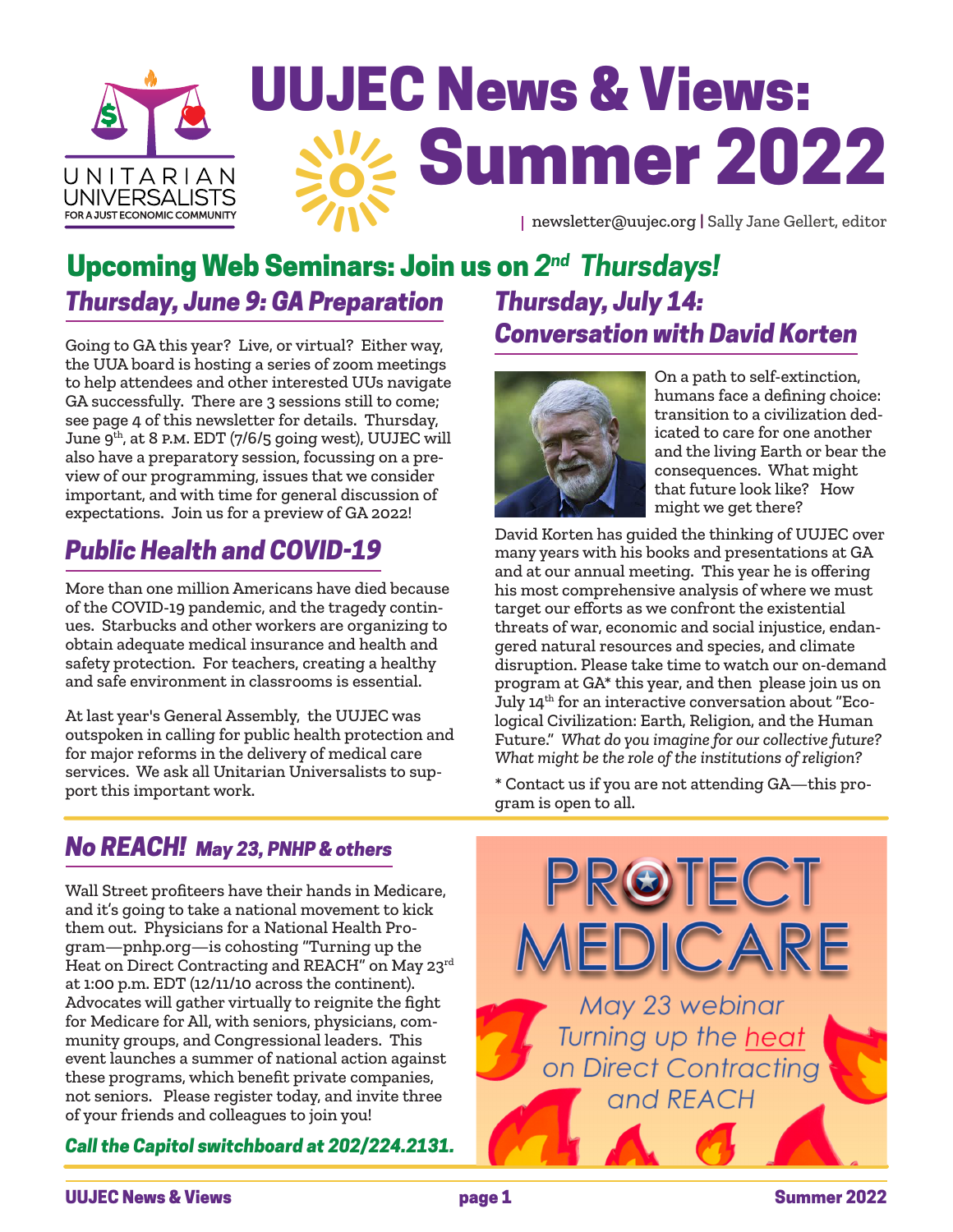## **UJEC Goes to GA!** *Find us with UUSJ at Booth 320 and we're already on Whova*

#### *Our On-Demand Workshops*

#### **Faith Calls Us On: Faith, Religion, and Reparations**

**For Reparation to be successful, our society must understand its necessity, because the truth of Chattel Enslavement has not been told. Political forces are now emerging to keep that truth hidden. We include information about UU collaboration projects with N'COBRA and Reparations work in Philadelphia, and Evanston, Ill., and encourage similar projects elsewhere.**

#### **Ecological Civilization: Earth, Religion, and the Human Future (David Korten)**

**On a path to self-extinction, humans face a defining choice. Transition to a civilization dedicated to care for one another and the living Earth, or bear the consequences. What might that future look like? What might be the role of religious institutions?**

#### *Our Actions of Immediate Witness*

#### **Protect the Livable Climate We Love—Climate**

**Justice Requires Addressing Military Emissions The IPCC said that advancing climate change must be considered CODE RED for Humanity and requires urgent action to keep global temperature rise at a livable 1.5°C. The Department of Defense is the world's largest institutional contributor to greenhouse gas emissions; peace and diplomacy must outweigh the call to militarism and wars if we are to maintain a livable planet.**

#### **Education: Justice Is Needed**

**Schools have become battlegrounds. Censorship and bullying are common in many schools, students and teacher protection are needed, and education must be more accessible. Families are in debt because of college loans and preschool costs. Four points need immediate attention: (1) Schools should be safe and healthy places. (2) Adequate support for early childhood development is important. (3) Postsecondary education should be more accessible. (4) Teachers and other workers need support as they organize for adequate compensation, better working conditions, and union representation.**

#### **Support Starbucks Workers**

**This AIW expresses support for Starbucks and other workers who are organizing democratic labor unions. The UUA recently sent labor union information to congregations. The AIW asks UUs to use the Labor Day season to educate congregations and communities about the importance of democratic labor unions.**

#### **Anti-Racism & Reparations via Restorative Justice**

**This AIW will engage UU Congregations in conversation and workshops to claim truth and promote healing of our legacies in racism, chattel enslavement, and genocide, whose consciousness has morphed into this the 21st Century. The core of this AIW is the power of Restorative Justice, needed by UUs as accountability required by our humanity and expressed by some as the proposed 8th principle. This AIW will put Unitarian Universalism in the forefront of healing our nation from its crimes.**

#### **Stop the Privatization of Medicare**

**The Biden administration is poised to follow the Trump administration's plan to privatize Medicare, only changing to a more positive name. We must act to prevent this attack on Original Medicare, scheduled for January 2023—just 6 months away!**

## **Silver Lining in COVID-19!**

#### "Hey!"

We have a problem here and we need paid sick leave.

Yeah, right. How long have we been advocating for this? Finally, people can hear us. It just took COVID-19 to get their attention. While we're speaking, let's see if they can hear us say that we need housing for the homeless, or affordable childcare and education.

COVID-19 has exposed how vulnerable we are without such universal programs. Without paid sick leave, employees have to carry the entire burden of protecting coworkers and customers. The employer gains because coworkers and customers are protected from infections. But without paid sick leave, employees have a devil's bargain: work sick or become homeless and destitute. Now we can see that Universal Healthcare and sick leave have universal benefits—protecting even the rich who might have to pay more taxes. Taxes may go up,

> **Without paid sick leave, employees have a devil's bargain: work sick or become homeless and destitute.**

but insurance premiums disappear, leaving a net savings for most!

COVID-19 didn't come from the unwashed masses—it came on a jet plane carrying wellto-do people. We can

also see that capitalist healthcare is a hazard to our health, leading to the evisceration of national leadership and resources for epidemics, leaving state and local jurisdictions in desperate need.

Bacterial infections are becoming more dangerous because the pharmaceutical companies are selling antibiotics by the ton for animal feed. The pharmaceutical industry makes money while destroying the antibiotics' ability to work,—bacteria develop resistance quickly to over-used antibiotics. Development of an antibiotic costs a billion dollars, and the drug industry isn't interested: selling a course of antibiotics doesn't create enough cash flow. Perhaps our government needs to take charge and develop antibiotic and antiviral medications.

Salt Lake City discovered that paying \$600 rent per month for a homeless people was a bargain compared to the cost of leaving them on the street. HUD estimates that it costs \$30,000–\$50,000/year for people to live on the streets with emergencyroom visits, police time spent, and other social services. All we have to do is stop being so cruel. Humanitarian issues aside, why house them? Because their health is at stake—which means everyone's health is at risk.

Continues on next page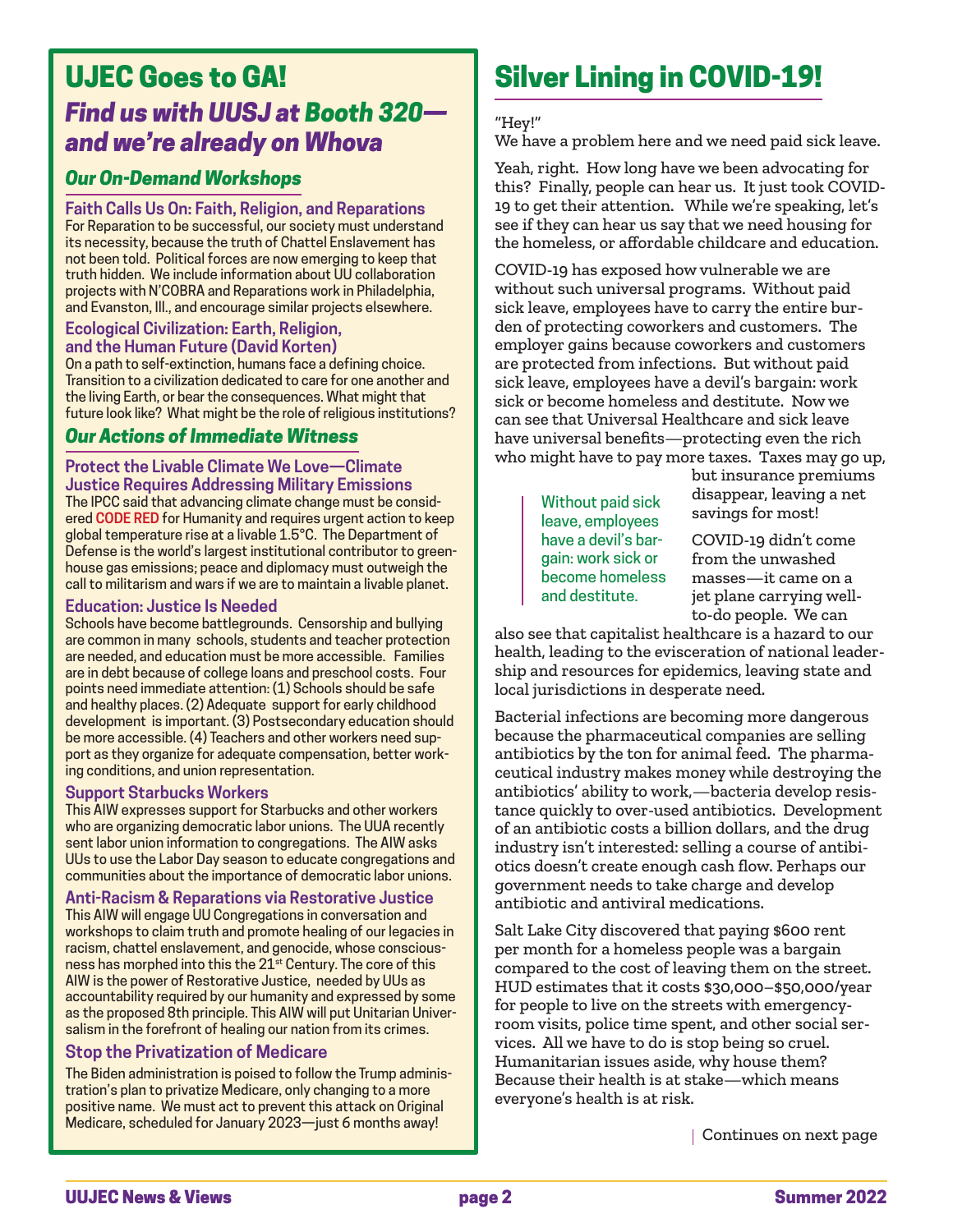#### **Silver Lining in COVID-19!** (continued)

While we're fixing America's biggest problems, affordable (or maybe even free) education and child care are top issues. Childcare costs are comparable to college tuition—and we wonder why births have declined in the United States. There were 3.6 million babies born in 2020, the lowest number of births since 1986, when we had 240 million Americans (today we have 327 million Americans). The average cost of daycare is \$14,117 per year, per child. Add student loans and the cost of rent or to buy a house—it's hard to find jobs that pay that well.

The median cost of a home in the U.S.A. is \$269,000; in New York City it's over \$850,000, and in San Francisco it's \$1.522 million. As we were heading into COViD-19 quarantine, work requirements for SNAP (formerly called Food Stamps) were going to kick in.

## **Letters!**

*UUJEC gets requests from various organizations to sign on to a variety of letters. Independently-active board members also suggest sign-ons for consideration by the UUJEC. Here we list those we have signed recently:*

In the last month, we supported the following:

- An immigration letter to Department of Homeland Security Secretary Mayorkas, urging him to exercise his discretion to **grant relief to sanctuary leaders and immigrant rights activists** Edith Espinal, Hilda Ramírez, María Chavalán Sut, and Vicky Chávez. Each of these leaders and their church congregations had been surveilled by the Trump administration, and selectively targeted with exorbitant fines and threats of deportation. Though the DHS ended the policy, these women have not gotten relief.
- Faith organizations' sign-on letter opposing the **Public Health and Border SecurityAct of 2022,** a harmful antiasylum bill that would raise to an impossible standard the threshold to rescind the public health authority known as **Title 42.** Although we know that there are concerns with quickly repealing Title 42, a majority of us agreed that the lack of a true public-health rationale for its maintenance motivated us to add our voice to those calling for repeal.
- Environment America's letter calling for an **end to cutting old-growth trees** and for protecting for the Canadian boreal forest.

On April 1, 202,Congress passed a bill to suspend those requirements. As many as 700,000 to over a million people were expected to lose benefits—fortunately, our government got generous for a while.

We need to make sure that people always have food. Our farmers are awash with food—there's no reason to have anyone starve except intentional cruelty. As the government has become more and more stingy, our local food pantries have picked up more and more of the slack.

This is our moment to advance our values in the U.S. It may be a long time before we have such an ideal time. There's no reason, as the wealthiest country in the history of the earth, that our care of the most vulnerable needs to be so shabby.

Terry Lowman, cochair, UUJEC

- A letter anchored by the Center for Biological Diversity, Solar United Neighbors, the Energy and Policy Institute, and Institute for Local Self Reliance asking the Federal Trade Commission to **investigate utility companies' anticompetitive and antidemocratic practices** impeding renewable energy competition and harming consumer protection. The letter included detailed back-up documentation of such practices.
- A letter to **Janet Yellen** asking the Department of the Treasury to publicly call on IDB Invest to divest from **Honduras' Jilamito Hydroelectric Project** and to use its voice within IDB Invest to call for the cancellation of the bank's loan to that project. The loan was put on hold following the May 2021 decision the U.S. International Development Finance Corporation (DFC) to cancel its \$35.7 million loan to the project. The DFC's decision to cancel the proposed funding for this project came after an extended due diligence period in which the DFC considered the project's social and human rights situation. NGO letters about the Jilamito Project, cited in the letter, provide information on the community opposition to the Jilamito Project, the desire of many local residents to have the Jilamito River preserved for potable water for 16 communities, and the violence, threats, and spurious criminal charges faced by those who oppose the project. Those familiar with the 2016 murder of Honduran environmental activist Berta Cáceres will note a depressing similarity with the allegations about corruption leading to this project.

*Write icon created by Freepik - Flaticon*